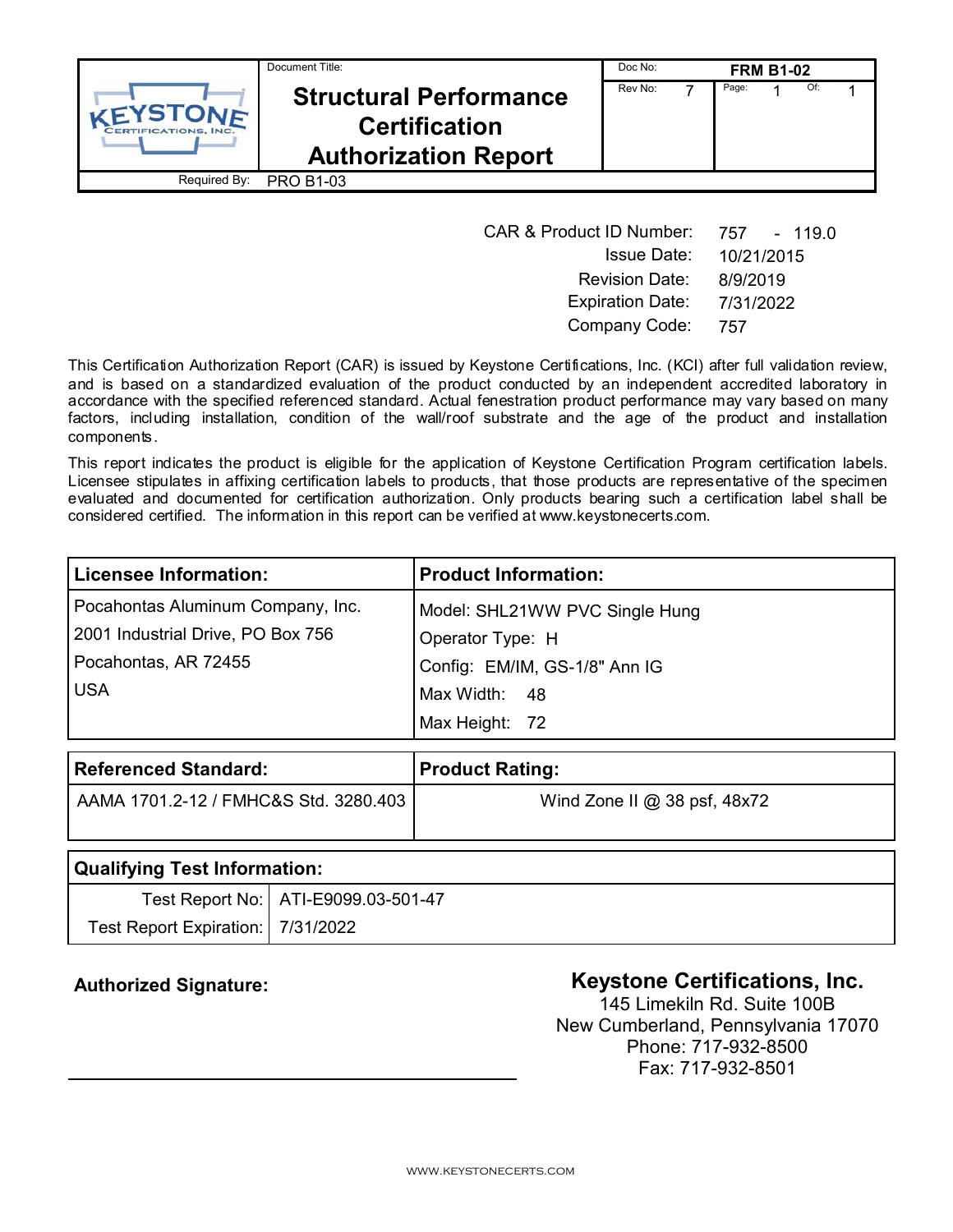| Document Title:                       |                                                                                      | Doc No: | <b>FRM B1-02</b> |       |  |     |  |
|---------------------------------------|--------------------------------------------------------------------------------------|---------|------------------|-------|--|-----|--|
| VEYSTONE<br><b>RTIFICATIONS, INC.</b> | <b>Structural Performance</b><br><b>Certification</b><br><b>Authorization Report</b> | Rev No: |                  | Page: |  | Of: |  |
| Required By:                          | <b>PRO B1-03</b>                                                                     |         |                  |       |  |     |  |

| <b>CAR &amp; Product ID Number:</b> | 757 - 120.0 |
|-------------------------------------|-------------|
| Issue Date: .                       | 10/21/2015  |
| <b>Revision Date:</b>               | 8/9/2019    |
| <b>Expiration Date:</b>             | 7/31/2022   |
| Company Code:                       | -757        |

This Certification Authorization Report (CAR) is issued by Keystone Certifications, Inc. (KCI) after full validation review, and is based on a standardized evaluation of the product conducted by an independent accredited laboratory in accordance with the specified referenced standard. Actual fenestration product performance may vary based on many factors, including installation, condition of the wall/roof substrate and the age of the product and installation components.

This report indicates the product is eligible for the application of Keystone Certification Program certification labels. Licensee stipulates in affixing certification labels to products, that those products are representative of the specimen evaluated and documented for certification authorization. Only products bearing such a certification label shall be considered certified. The information in this report can be verified at www.keystonecerts.com.

| <b>Licensee Information:</b>      | <b>Product Information:</b>    |
|-----------------------------------|--------------------------------|
| Pocahontas Aluminum Company, Inc. | Model: SHL21WW PVC Single Hung |
| 2001 Industrial Drive, PO Box 756 | Operator Type: H               |
| Pocahontas, AR 72455              | Config: EM/IM                  |
| <b>USA</b>                        | Max Width: 36                  |
|                                   | Max Height: 54                 |

| <b>Referenced Standard:</b>           | <b>Product Rating:</b>          |
|---------------------------------------|---------------------------------|
| AAMA 1701.2-12 / FMHC&S Std. 3280.403 | Wind Zone III $@$ 58 psf, 36x54 |
|                                       |                                 |

| Qualifying Test Information:        |                                       |  |
|-------------------------------------|---------------------------------------|--|
|                                     | Test Report No:   ATI-E9099.03-501-47 |  |
| Test Report Expiration:   7/31/2022 |                                       |  |

# Authorized Signature: **Authorized Signature: Keystone Certifications, Inc.**

145 Limekiln Rd. Suite 100B New Cumberland, Pennsylvania 17070 Phone: 717-932-8500 Fax: 717-932-8501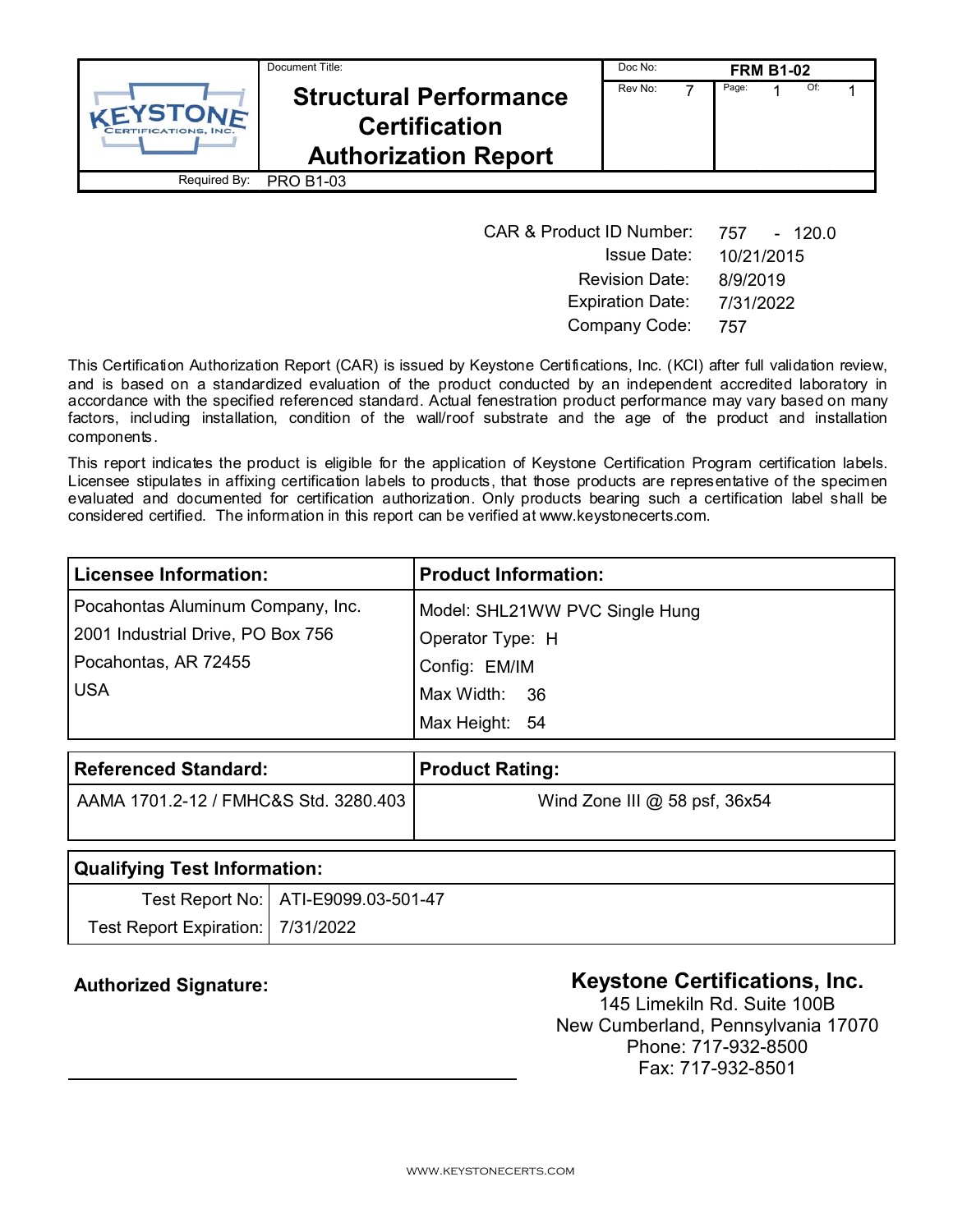



## TEST REPORT

## Report No.: E9099.03-501-47

## Rendered to:

POCAHONTAS ALUMINUM COMPANY, INC. Pocahontas, Arizona

## PRODUCT TYPE: PVC Single Hung Window SERIES/MODEL: SHL21WW

SPECIFICATIONS: AAMA 1701.2-12, Voluntary Standard for Utilization in Manufactured Housing for Primary Windows and Sliding Glass Doors.

AAMA 1704-01, Voluntary Standard for Egress Window Systems for Utilization in Manufactured Housing.

| <b>Test Dates:</b>  | 06/22/15 |
|---------------------|----------|
| Through:            | 06/24/15 |
| <b>Report Date:</b> | 07/31/15 |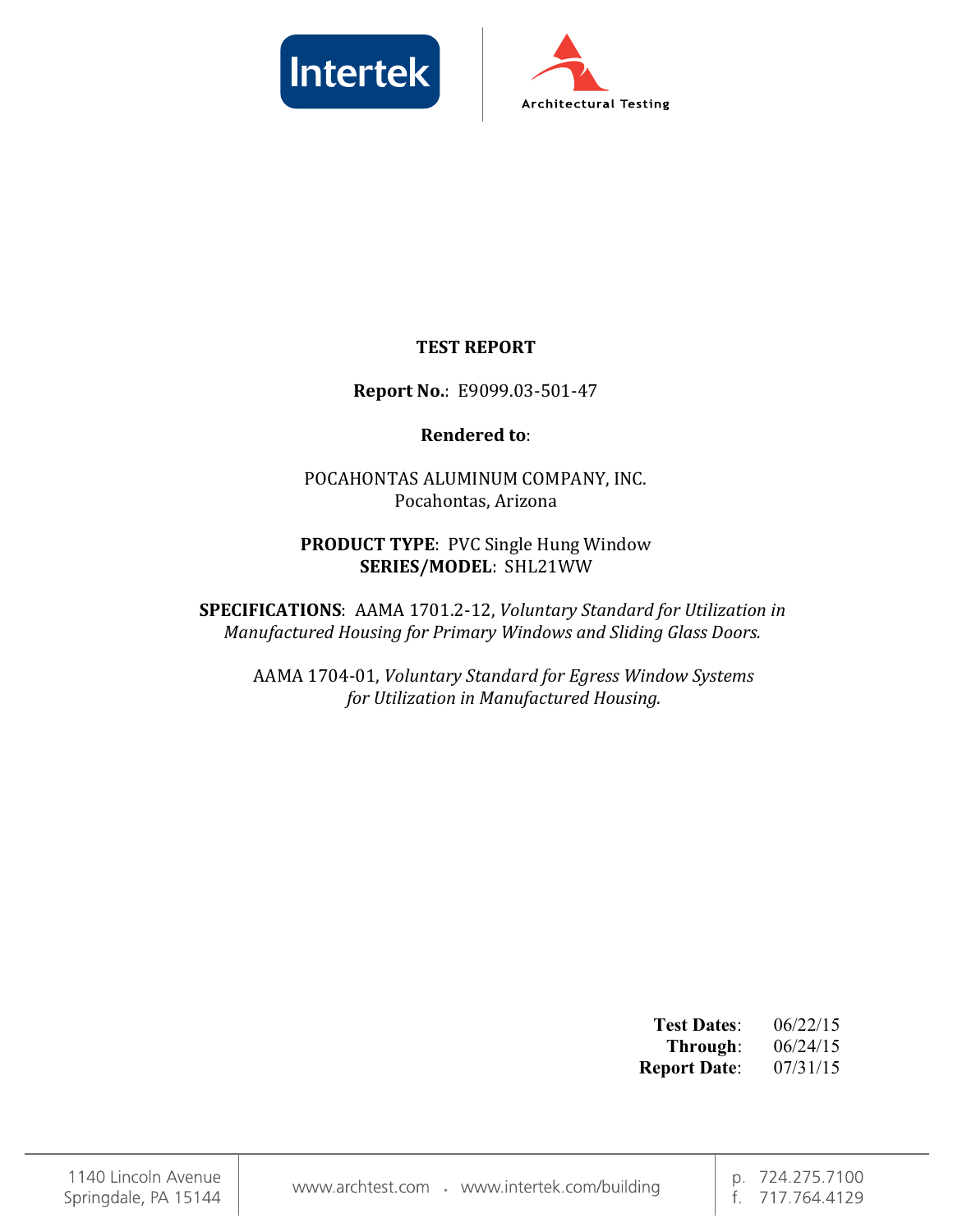



|     | <b>1.0 Report Issued To:</b> | Pocahontas Aluminum Co., Inc.<br>2001 Industrial Drive<br>Pocahontas, Arizona 72455                                                               |
|-----|------------------------------|---------------------------------------------------------------------------------------------------------------------------------------------------|
| 2.0 | <b>Test Laboratory:</b>      | Architectural Testing, Inc., a subsidiary of Intertek (Intertek-<br>ATI)<br>1140 Lincoln Avenue<br>Springdale, Pennsylvania 15144<br>724-275-7100 |

#### 3.0 Project Summary:

- **3.1 Product Type: PVC Single Hung Window**
- 3.2 Series/Model: SHL21WW
- **3.3 Compliance Statement**: Results obtained are tested values and were secured by using the designated test method(s). The sample tested successfully met the performance requirements listed in the referenced specification(s).
- 3.4 Test Dates: 06/22/2015 06/24/2015
- 3.5 Test Record Retention End Date: All test records for this report will be retained until June 24, 2019.
- 3.6 Test Location: Veka Inc. test facility in Fombell, Pennsylvania.
- **3.7 Test Sample Source**: The test specimens were provided by the client. Representative samples of the test specimen(s) will be retained by Intertek-ATI for a minimum of four years from the test completion date.
- 3.8 Drawing Reference: The test specimen drawings have been reviewed by Intertek-ATI and are representative of the test specimen(s) reported herein. Test specimen construction was verified by Intertek-ATI per the drawings located in Appendix A. Any deviations are documented herein or on the drawings.

## 3.9 List of Official Observers:

| Name            | <b>Company</b> |
|-----------------|----------------|
| Doug Merry      | Veka Inc.      |
| Cornell Charles | Veka Inc.      |
| Joseph Allison  | Intertek-ATI   |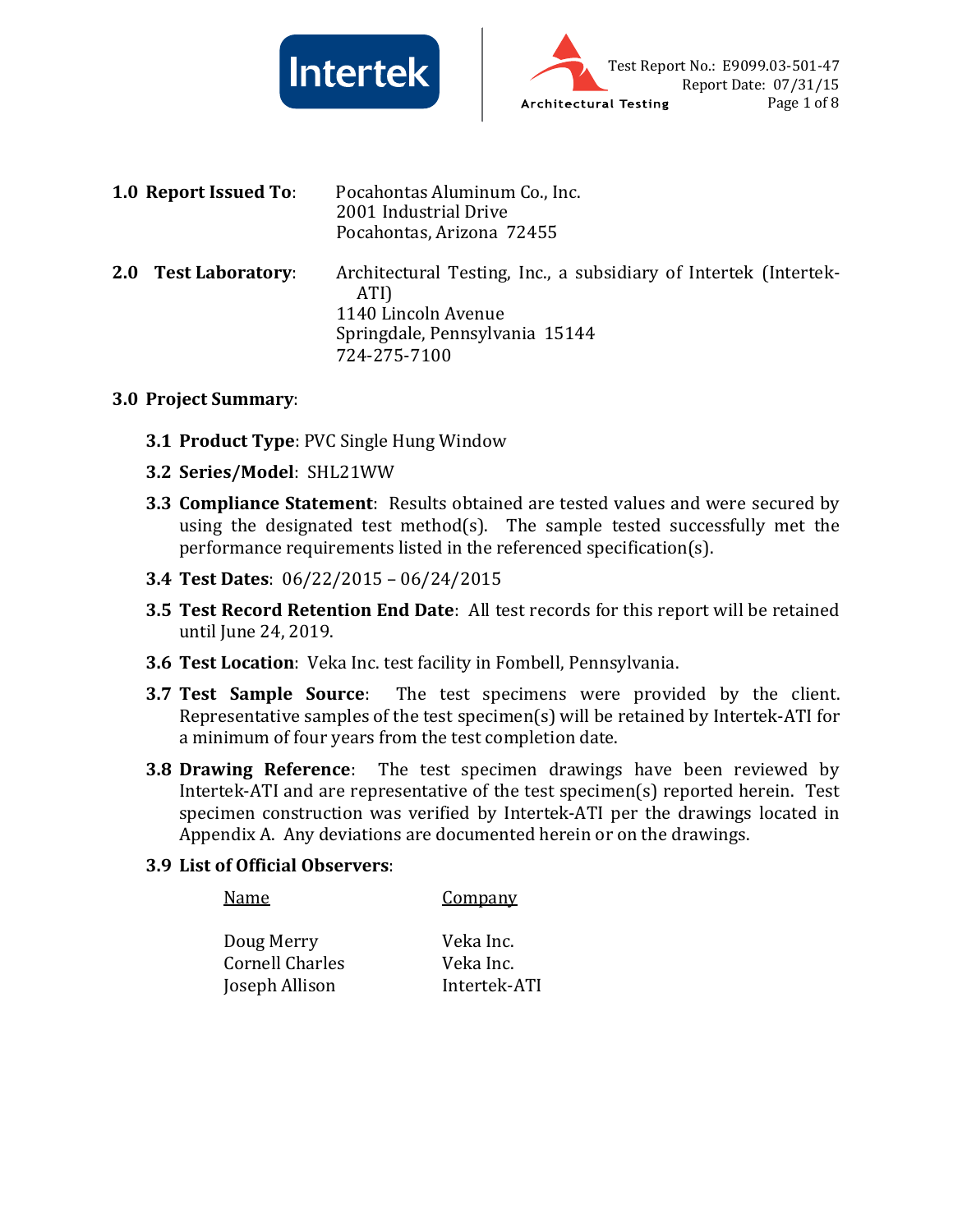



### 4.0 Test Specification(s):

AAMA 1701.2-12, Voluntary Standard for Utilization in Manufactured Housing for Primary Windows and Sliding Glass Doors.

AAMA 1704-01, Voluntary Standard for Egress Window Systems for Utilization in Manufactured Housing.

Code of Federal Regulations, Part 3280 - Manufactured Home Construction and Safety Standards, Subpart D, Section 3280.305(c)(1)(ii)(B).

#### 5.0 Test Specimen Description:

#### 5.1 Product Sizes:

#### Test Specimen #1:

| <b>Overall Area:</b>                       | Width       |            | Height      |            |
|--------------------------------------------|-------------|------------|-------------|------------|
| 2.2 m <sup>2</sup> (24.0 ft <sup>2</sup> ) | millimeters | inches     | millimeters | inches     |
| Overall size                               | 1219        |            | 1829        | 72         |
| Sash size                                  | 1168        | 46         | 924         | $36 - 3/8$ |
| Screen size                                | 1181        | $46 - 1/2$ | 895         | $35 - 1/4$ |

#### Test Specimen #2:

| <b>Overall Area:</b>                       | Width       |            | Height      |            |
|--------------------------------------------|-------------|------------|-------------|------------|
| 2.1 m <sup>2</sup> (22.2 ft <sup>2</sup> ) | millimeters | inches     | millimeters | inches     |
| Overall size                               | 914         | 36         | 1372        | 54         |
| Sash size                                  | 864         | 34         | 695         | $27 - 3/8$ |
| Screen size                                | 876         | $34 - 1/2$ | 667         | $26 - 1/4$ |

#### The following descriptions apply to all specimens.

#### 5.2 Frame Construction:

| <b>Frame Member</b>              | <b>Material</b> | <b>Description</b> |
|----------------------------------|-----------------|--------------------|
| Head, sill, jambs,<br>fixed rail | PVC             | Extruded           |

|             | <b>Joinery Type</b>     | <b>Detail</b>                                                                                           |
|-------------|-------------------------|---------------------------------------------------------------------------------------------------------|
| All corners | Mitered                 | Thermally welded                                                                                        |
| Fixed rail  | Square-cut and<br>coped | Fastened with four #8 x 2" truss head screws,<br>two at each end, and sealed with a silicone<br>sealant |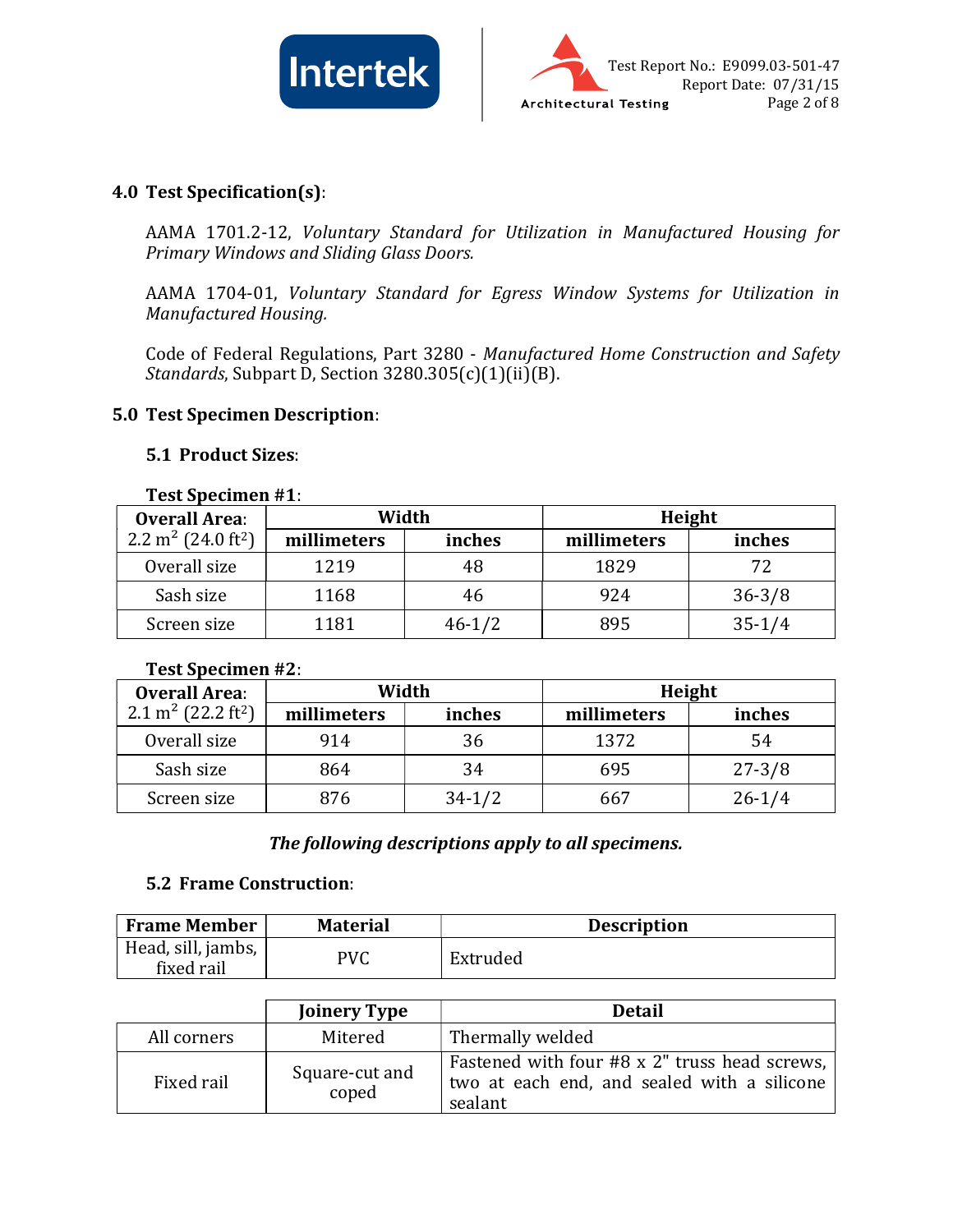



## 5.0 Test Specimen Description: (Continued)

### 5.3 Sash Construction:

| <b>Sash Member</b>      | <b>Material</b> | <b>Description</b> |
|-------------------------|-----------------|--------------------|
| All rails and<br>stiles | PVC             | Extruded           |

|             | Joinery Type | Detail           |
|-------------|--------------|------------------|
| All corners | Mitered      | Thermally welded |

## 5.4 Weatherstripping:

| <b>Description</b>                                    | <b>Quantity</b> | Location                      |
|-------------------------------------------------------|-----------------|-------------------------------|
| $\vert 0.187 \vert$ backed x $\vert 0.250 \vert$ high | 1 Row           | Top rail, bottom rail, stiles |
| center fin pile                                       |                 |                               |

5.5 Glazing: No conclusions of any kind regarding the adequacy or inadequacy of the glass in any glazed test specimen(s) can be made.

#### Test Specimen #1:

| Glass<br><b>Type</b> | <b>Spacer Type</b>                             | <b>Interior</b><br>Lite | <b>Exterior</b><br>Lite | <b>Glazing Method</b>                                                                                            |
|----------------------|------------------------------------------------|-------------------------|-------------------------|------------------------------------------------------------------------------------------------------------------|
| $5/8"$ IG            | Rectangular-<br>shaped steel,<br>single sealed | 1/8"<br>annealed        | 1/8"<br>annealed        | The glass was set from the exterior<br>against a silicone sealant and<br>secured with rigid PVC glazing<br>beads |

#### Test Specimen #2:

| Glass<br>Type | <b>Spacer Type</b>                             | <b>Interior</b><br>Lite | <b>Exterior</b><br>Lite | <b>Glazing Method</b>                                                                                            |
|---------------|------------------------------------------------|-------------------------|-------------------------|------------------------------------------------------------------------------------------------------------------|
| $5/8"$ IG     | Rectangular-<br>shaped steel,<br>single sealed | 3/32"<br>annealed       | 3/32"<br>annealed       | The glass was set from the exterior<br>against a silicone sealant and<br>secured with rigid PVC glazing<br>beads |

| <b>Location</b>   |          |             | <b>Daylight Opening</b>    |                   |  |
|-------------------|----------|-------------|----------------------------|-------------------|--|
|                   | Quantity | millimeters | inches                     | <b>Glass Bite</b> |  |
| Specimen #1 sash  |          | 1089 x 845  | $42 - 7/8 \times 33 - 1/4$ | 5/8"              |  |
| Specimen #1 frame |          | 1149 x 845  | $45-1/4 \times 33-1/4$     | 5/8"              |  |
| Specimen #1 sash  |          | 784 x 616   | $30-7/8 \times 24-1/4$     | 5/8"              |  |
| Specimen #1 frame |          | 845 x 616   | $33-1/4 \times 24-1/4$     | 5/8"              |  |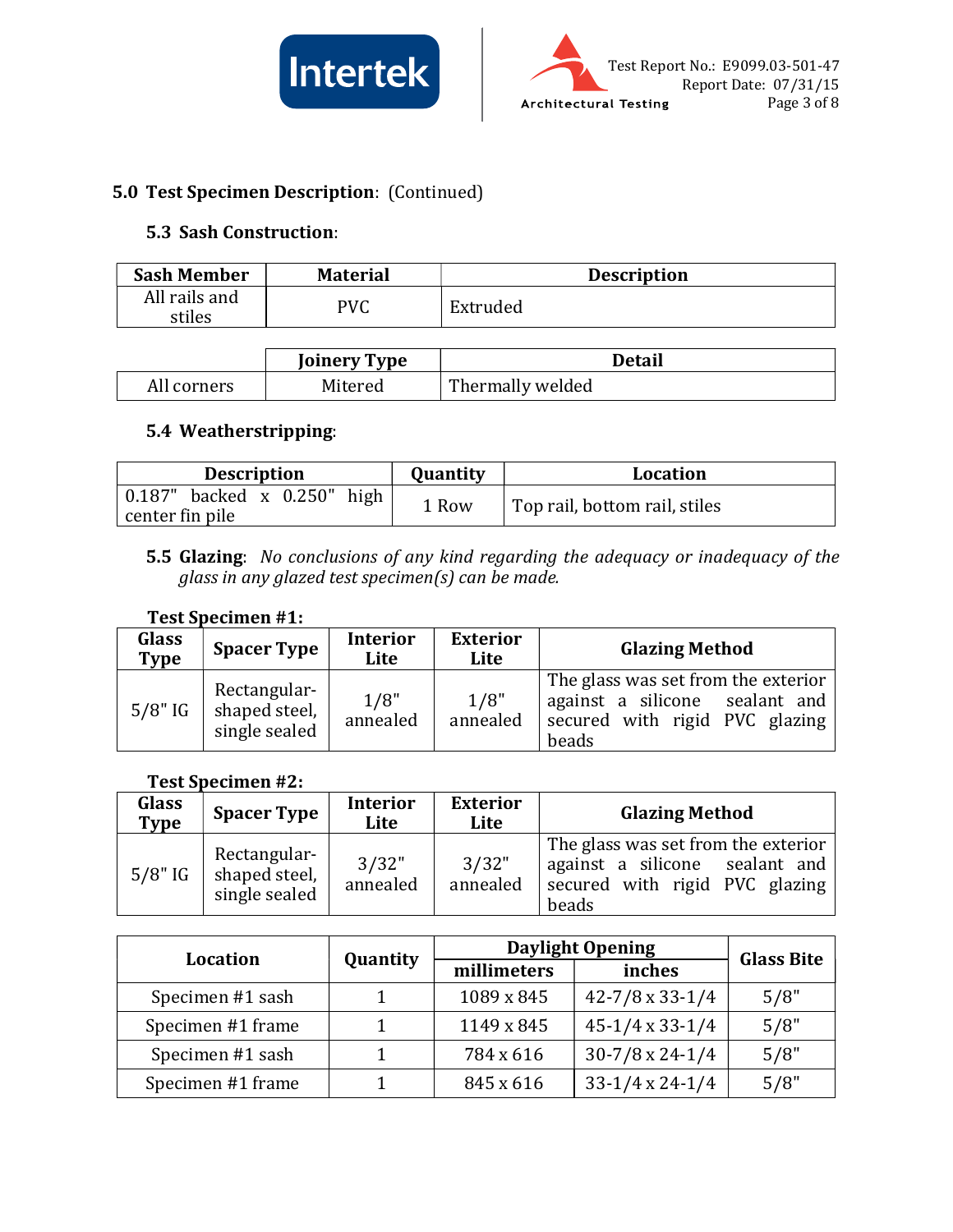



# 5.0 Test Specimen Description: (Continued)

## 5.6 Drainage:

| <b>Drainage Method</b> | <b>Size</b>                       | Quantity | Location                                        |
|------------------------|-----------------------------------|----------|-------------------------------------------------|
| Weepslot               | $9/16$ " wide by<br>$5/32$ " high | າ        | Exterior sill face, one 2" in from each<br>end. |
| Weepslot               | $9/16$ " wide by<br>$5/32$ " deep | 2        | Interior sill track, one at each end.           |

#### 5.7 Hardware:

| <b>Description</b>                    | Quantity       | Location                                                                                       |  |
|---------------------------------------|----------------|------------------------------------------------------------------------------------------------|--|
| Metal cam lock                        | 2              | Lock rail, one 10" in from each end with<br>mating metal keepers on the fixed<br>meeting rail. |  |
| Metal surface mount tilt latch        | $\mathcal{P}$  | Top rail, one at each end                                                                      |  |
| Metal tilt pin                        | 2              | Bottom rail, one at each end                                                                   |  |
| balance<br>Block and tackle<br>system | $\overline{2}$ | One per jamb                                                                                   |  |

## 5.8 Reinforcement:

| <b>Drawing Number</b> | Location              | <b>Material</b>   |
|-----------------------|-----------------------|-------------------|
| S-3832                | Fixed rail, lock rail | Extruded aluminum |

## 5.9 Screen Construction:

| <b>Frame Material</b>   | <b>Corner Construction</b>                                    | <b>Mesh Type</b> | <b>Mesh Attachment Method</b> |
|-------------------------|---------------------------------------------------------------|------------------|-------------------------------|
| Roll-formed<br>aluminum | Square-cut and<br>secured with snap-in<br>plastic corner keys | Fiber            | Flexible vinyl spline         |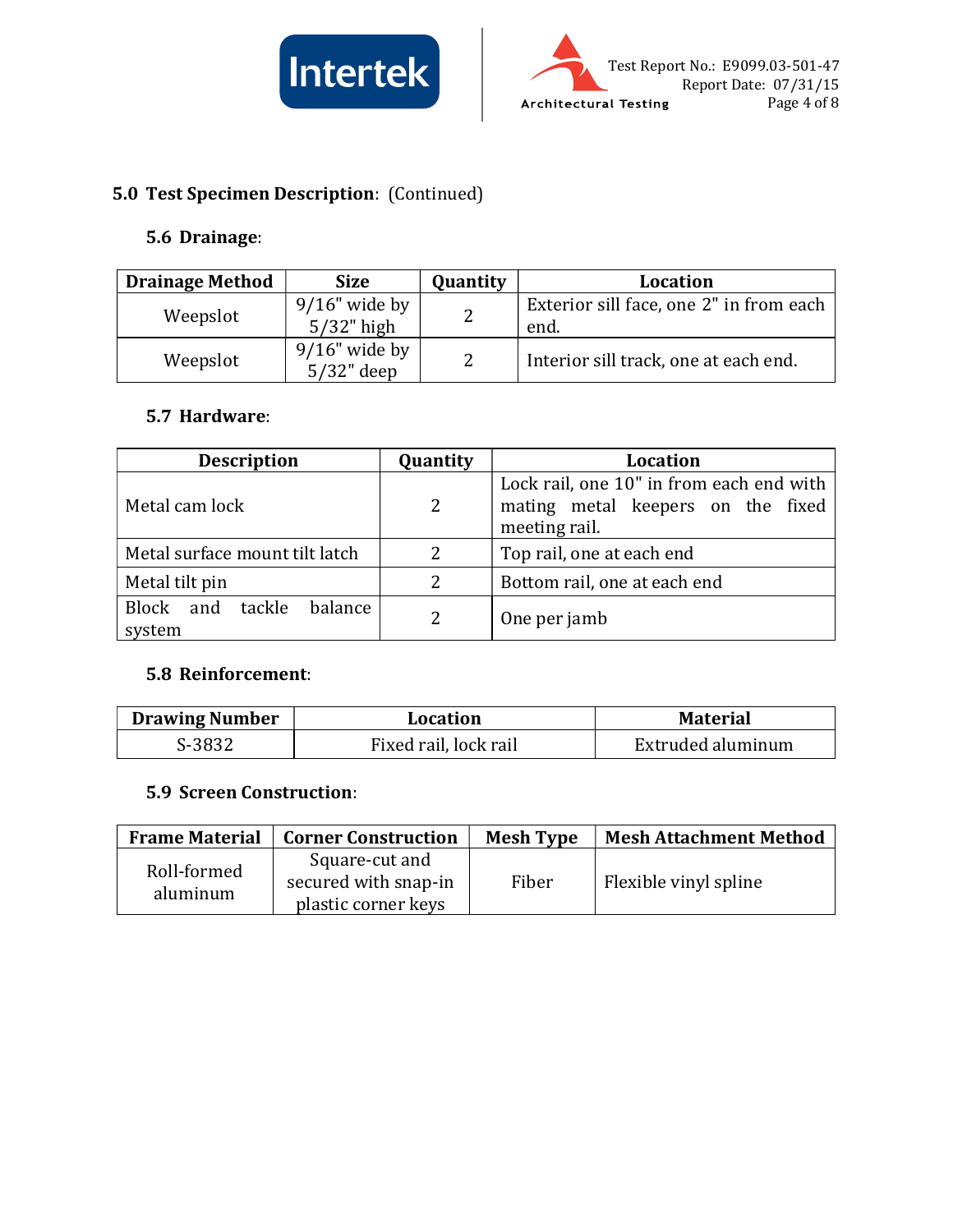



## 6.0 Installation:

The specimen was installed into a Spruce-Pine-Fir wood buck. The rough opening allowed for a 1/8" shim space. The nail fin perimeter of the window was sealed with a silicone sealant.

| Location | <b>Anchor Description</b>                            | <b>Anchor Location</b>                                                                                                                                           |
|----------|------------------------------------------------------|------------------------------------------------------------------------------------------------------------------------------------------------------------------|
|          | Integral nail fin $ $ #8 x 2" long truss head screws | Nominally spaced at 9" on<br>center, and beginning 2" in from<br>each corner, with an additional<br>three screw cluster at each end<br>of the fixed meeting rail |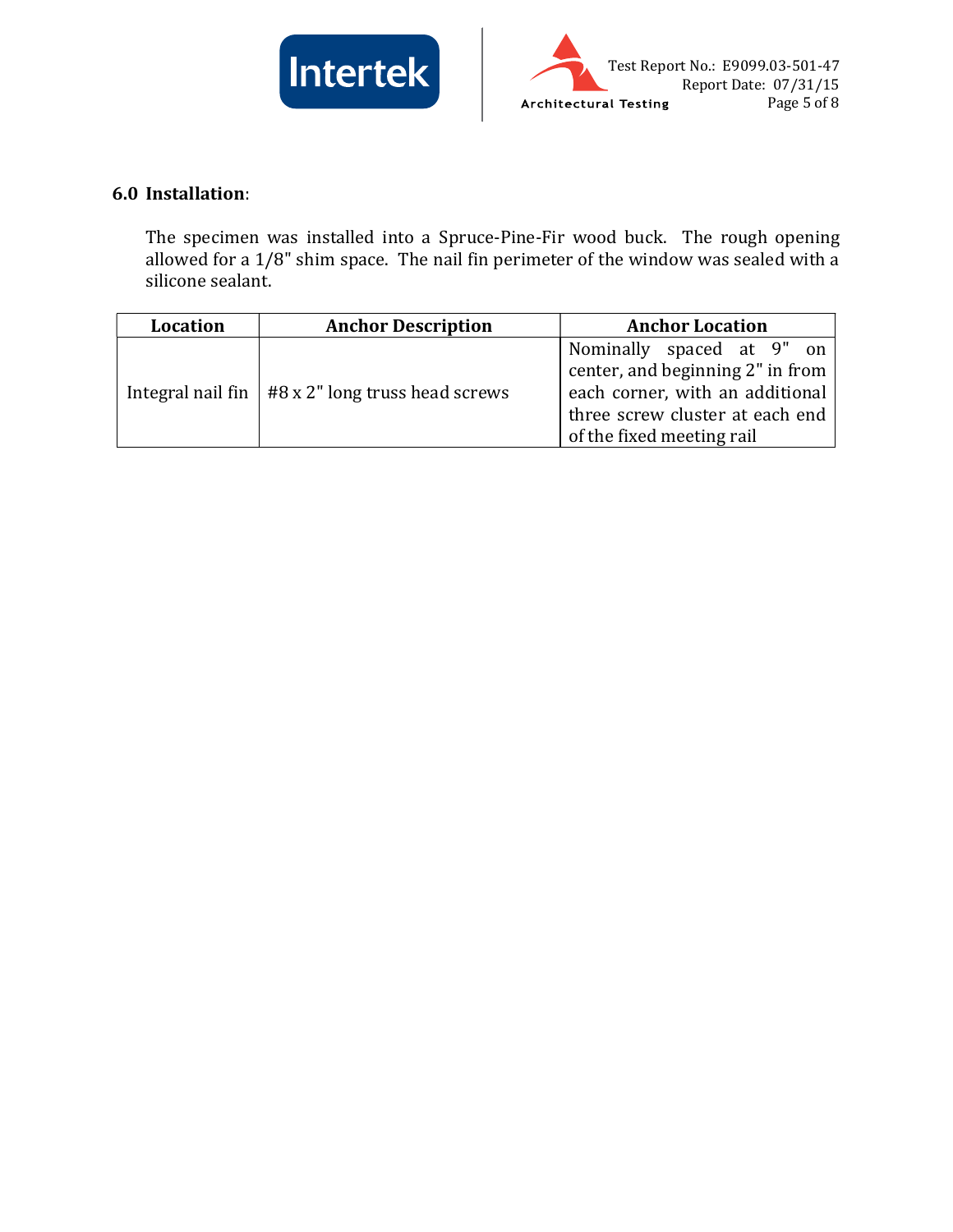



7.0 Test Results: The temperature during testing was  $21^{\circ}$ C (70°F). The results are tabulated as follows:

## Test Specimen #1:

| <b>Title of Test</b>                             | <b>Results</b>                              | <b>Allowed</b>                              | <b>Note</b> |
|--------------------------------------------------|---------------------------------------------|---------------------------------------------|-------------|
| <b>Structural Performance,</b>                   |                                             |                                             |             |
| per ASTM E 330                                   |                                             |                                             |             |
| $+1190$ Pa $(+25.0$ psf)                         |                                             |                                             |             |
| $-595$ Pa $(-12.5$ psf                           | Pass                                        | No damage                                   | 2, 3        |
| Air Leakage,                                     |                                             |                                             |             |
| per ASTM E 283                                   | $1.5 \frac{\text{L}}{\text{s}} \text{/m}^2$ | $2.5 \frac{\text{L}}{\text{s}} \text{/m}^2$ |             |
| at 75 Pa (1.57 psf)                              | $(0.30 \text{ cfm}/\text{ft}^2)$            | $(0.5 \text{ cfm}/\text{ft}^2)$ max.        |             |
| <b>Water Penetration,</b>                        |                                             |                                             |             |
| per ASTM E 547                                   |                                             |                                             |             |
| at 150 Pa (3.13 psf)                             | Pass                                        | No leakage                                  |             |
| <b>Optional Performance (24 CFR 3280.305(c))</b> |                                             |                                             |             |
| <b>Uniform Load Structural,</b>                  |                                             |                                             |             |
| per ASTM E 330                                   |                                             |                                             |             |
| $+1815$ Pa $(+37.91$ psf)                        |                                             |                                             |             |
| $-1815$ Pa $(-37.91$ psf)                        | Pass                                        | No damage                                   | 2, 3        |

### Test Specimen #2:

| <b>Title of Test</b>                      | <b>Results</b>                   | <b>Allowed</b>                              | <b>Note</b> |
|-------------------------------------------|----------------------------------|---------------------------------------------|-------------|
| <b>Structural Performance,</b>            |                                  |                                             |             |
| per ASTM E 330                            |                                  |                                             |             |
| $+1190$ Pa $(+25.0$ psf)                  |                                  |                                             |             |
| $-595$ Pa $(-12.5$ psf                    | Pass                             | No damage                                   | 2, 3        |
| Air Leakage,                              |                                  |                                             |             |
| per ASTM E 283                            | $1.4 \frac{L}{s/m^2}$            | $2.5 \frac{\text{L}}{\text{s}} \text{/m}^2$ |             |
| at 75 Pa (1.57 psf)                       | $(0.27 \text{ cfm}/\text{ft}^2)$ | $(0.5 \text{ cfm}/\text{ft}^2)$ max.        |             |
| <b>Water Penetration,</b>                 |                                  |                                             |             |
| per ASTM E 547                            |                                  |                                             |             |
| at 150 Pa (3.13 psf)                      | Pass                             | No leakage                                  |             |
| Optional Performance (24 CFR 3280.305(c)) |                                  |                                             |             |
| Uniform Load Structural,                  |                                  |                                             |             |
| per ASTM E 330                            |                                  |                                             |             |
| $+2770$ Pa $(+57.85$ psf)                 |                                  |                                             |             |
| $-2770$ Pa $(-57.85$ psf)                 | Pass                             | No damage                                   | 2, 3        |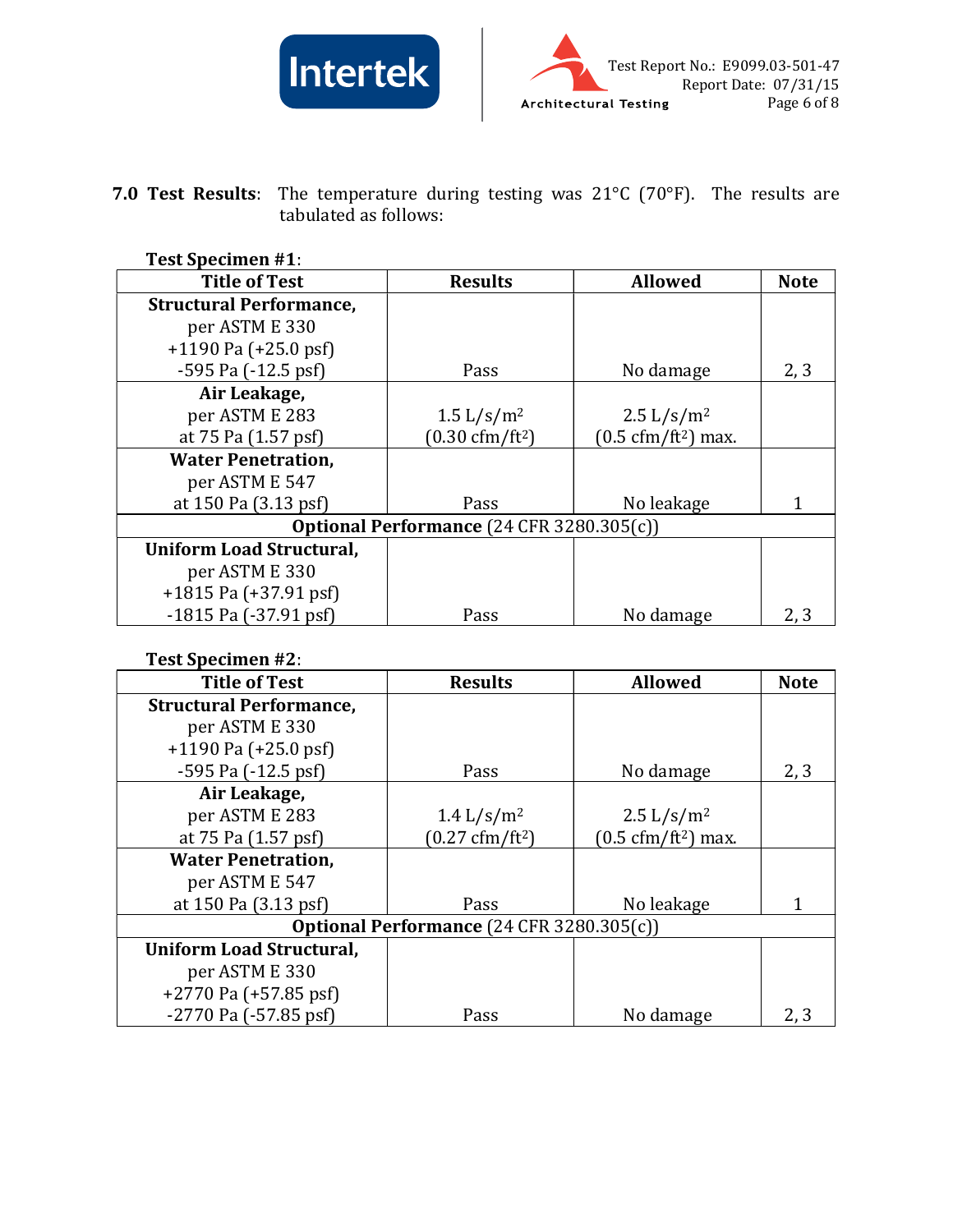



## 7.0 Test Results: (Continued)

Test Specimen #2: (Continued)

| AAMA 1704-01                |                                  |                        |  |
|-----------------------------|----------------------------------|------------------------|--|
| <b>Clear Opening Width</b>  | 848 mm (33-3/8")                 | $510 \text{ mm} (20")$ |  |
| <b>Clear Opening Height</b> | $610 \text{ mm} (24")$           | $610 \text{ mm} (24")$ |  |
| <b>Clear Opening Area</b>   |                                  |                        |  |
| <b>Locks and Latches</b>    | 44 N (10 lbf)                    | 90 N (20 lbf) max.     |  |
| <b>Operable Sash</b>        | 89 N (20 lbf)                    | 90 N (20 lbf) max.     |  |
| <b>Removable Screen</b>     | $22 \text{ kg} (0.5 \text{ lb})$ | 9 kg (20 lb) max.      |  |

Note 1: With and without insect screen.

Note 2: Loads were held for 10 seconds.

Note 3: Tape and film were used to seal against air leakage during structural testing. In our opinion, the tape and film did not influence the results of the test.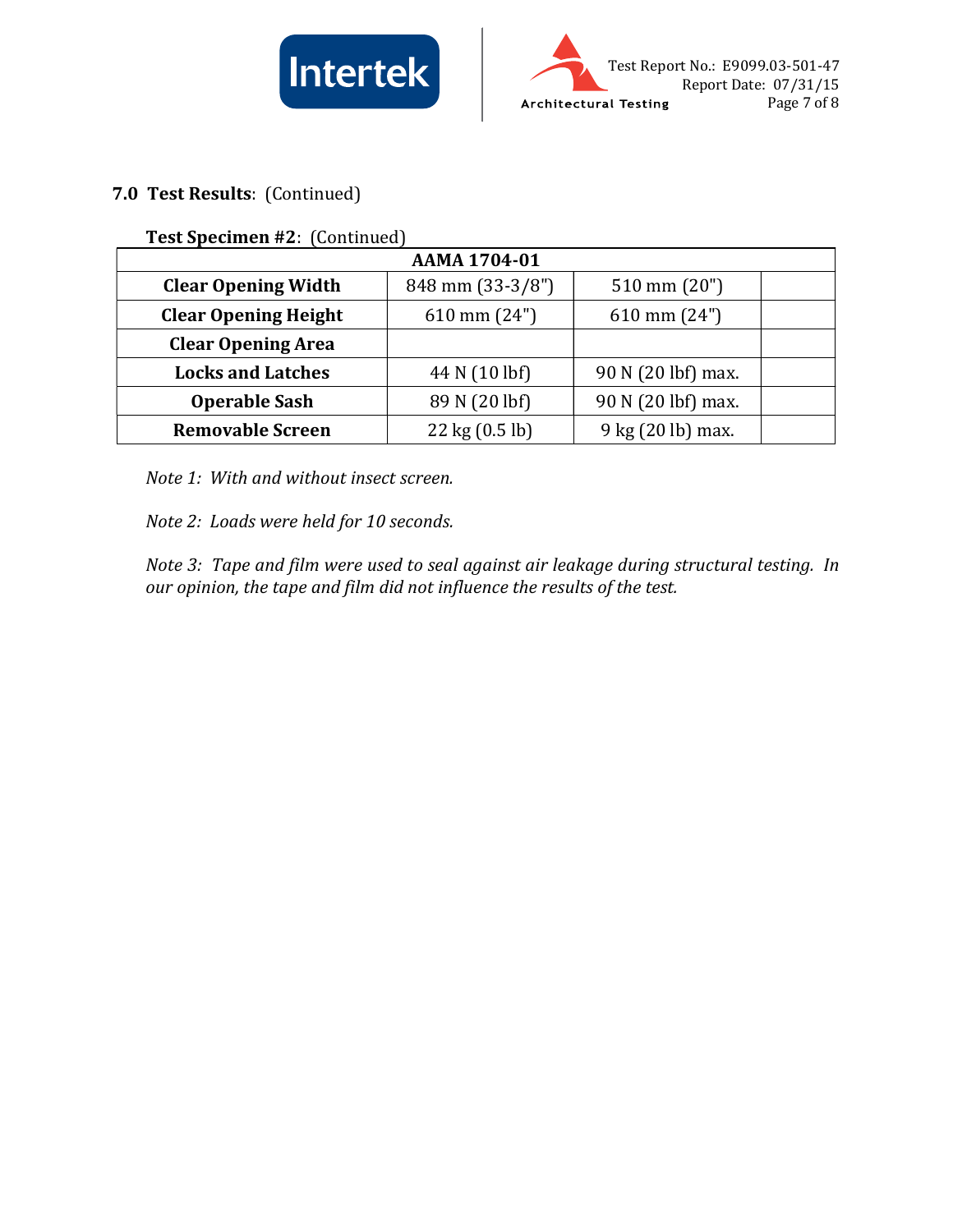



Intertek-ATI will service this report for the entire test record retention period. Test records that are retained such as detailed drawings, datasheets, representative samples of test specimens, or other pertinent project documentation will be retained by Intertek-ATI for the entire test record retention period.

This report does not constitute certification of this product nor an opinion or endorsement by this laboratory. It is the exclusive property of the client so named herein and relates only to the specimen(s) tested. This report may not be reproduced, except in full, without the written approval of Intertek-ATI.

For INTERTEK-ATI

Digitally Signed by: Joseph E. Allison **Example 2 and Secure 2 and Secure 2 and Secure 2** by: Lynn George

Joseph E. Allison Lynn George

Senior Technician Director – Regional Operations

JEA:sld

Attachments (pages): This report is complete only when all attachments listed are included. Appendix-A: Drawings (2) Complete drawings packet on file with Intertek-ATI

This report produced from controlled document template ATI 00497, revised 01/27/12.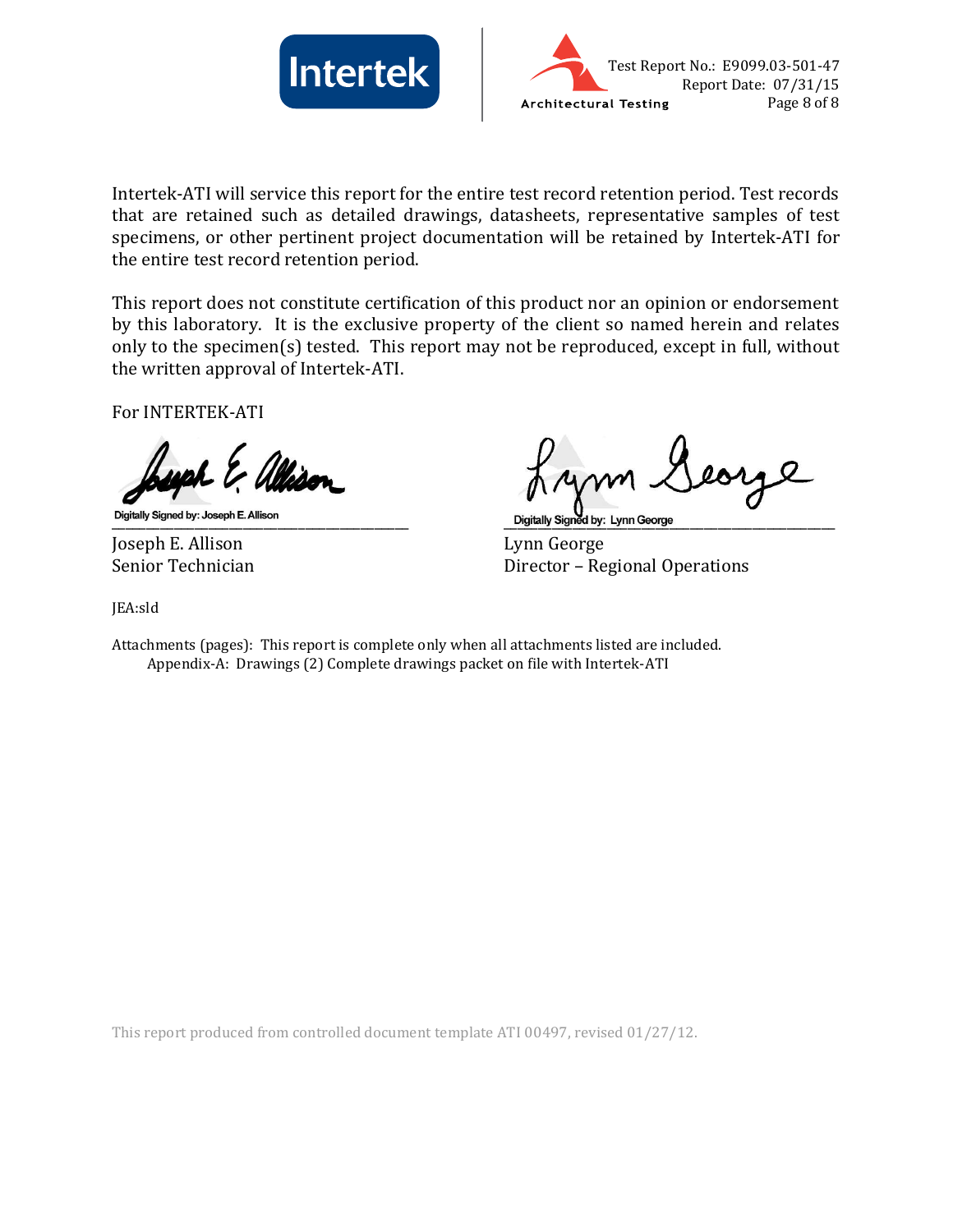



# Appendix A

# Drawings

Note: Complete drawings packet on file with Intertek-ATI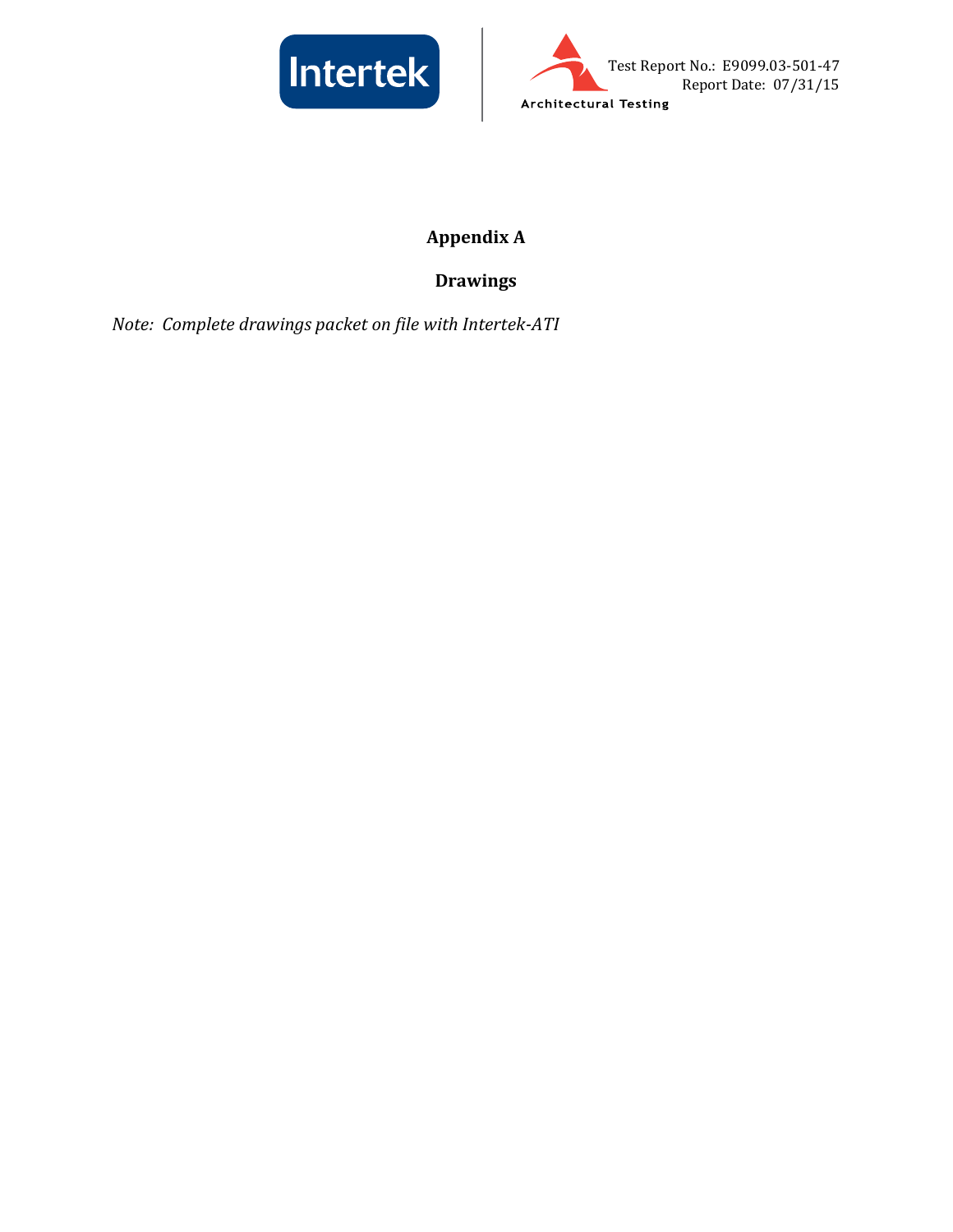